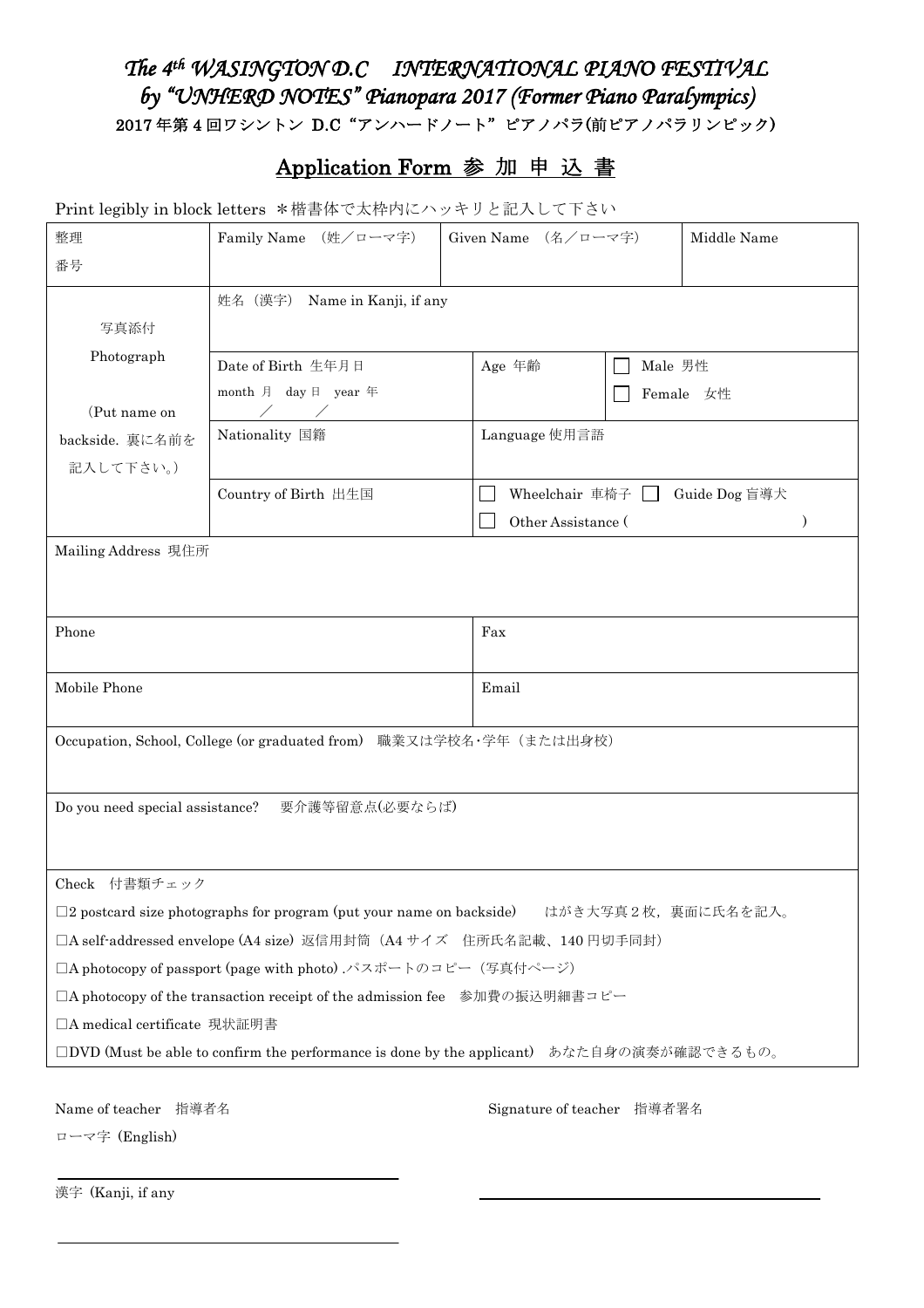### Course Choice 出演希望コース

 $\Box$  A course  $\Box$  B course  $\Box$  A+B (both courses)

### Category 参加部門

Please indicate which section your disability falls into. どの部門に参加しますか? (自己申告)

| $\Box$ Section A: | Mental Retardation 知的障害部門                            |            |
|-------------------|------------------------------------------------------|------------|
| $\Box$ Section B: | 四肢障害部門<br>Limbs Impairments                          |            |
| $\Box$ Section C: | Visual Impairments 視覚障害部門                            |            |
| $\Box$ Section D: | Hearing Impairments and/or Communication Impairments | 聴覚及び言語障害部門 |
| $\Box$ Section E: | Developmental Disabilities 発達障害部門                    |            |
| $\Box$ Section F: | 重複障害部門<br>Plural Disabilities                        |            |

### A Course Program. A コースプログラム

First Round Examination by Recording (DVD) 1 次審査用プログラム(DVD)

| Composer 作曲者 | Name of Piece 曲名 | Time 時間 |
|--------------|------------------|---------|
|              |                  |         |
|              |                  |         |
|              |                  |         |

Recording material 同封した録画資料 □DVD

#### For the Second Round (in Vienna), create a piece by theme of "An die Freude" by L.v. Beethoven

### 第2次 草川信作曲"夕焼小焼"のテーマによる創作曲

| Title | 時間<br>Time |
|-------|------------|
|       |            |

Score presentation deadline: September30.2013. 提出期限 2013 年 9 月 30 日まで

### B Course Program. B コースプログラム

First Round Examination by Recording (DVD) 1次審査用プログラム (DVD)

| Composer 作曲者 | Name of Piece 曲名 | Time 時間 |
|--------------|------------------|---------|
|              |                  |         |
|              |                  |         |
|              |                  |         |

Recording material 同封した録画資料 □DVD

#### The Second Round (in Vienna) Free Selection Tune 第2次自由選択曲

| Composer 作曲者 | Name of Piece 曲名 | Time 時間 |
|--------------|------------------|---------|
|              |                  |         |
|              |                  |         |
|              |                  |         |